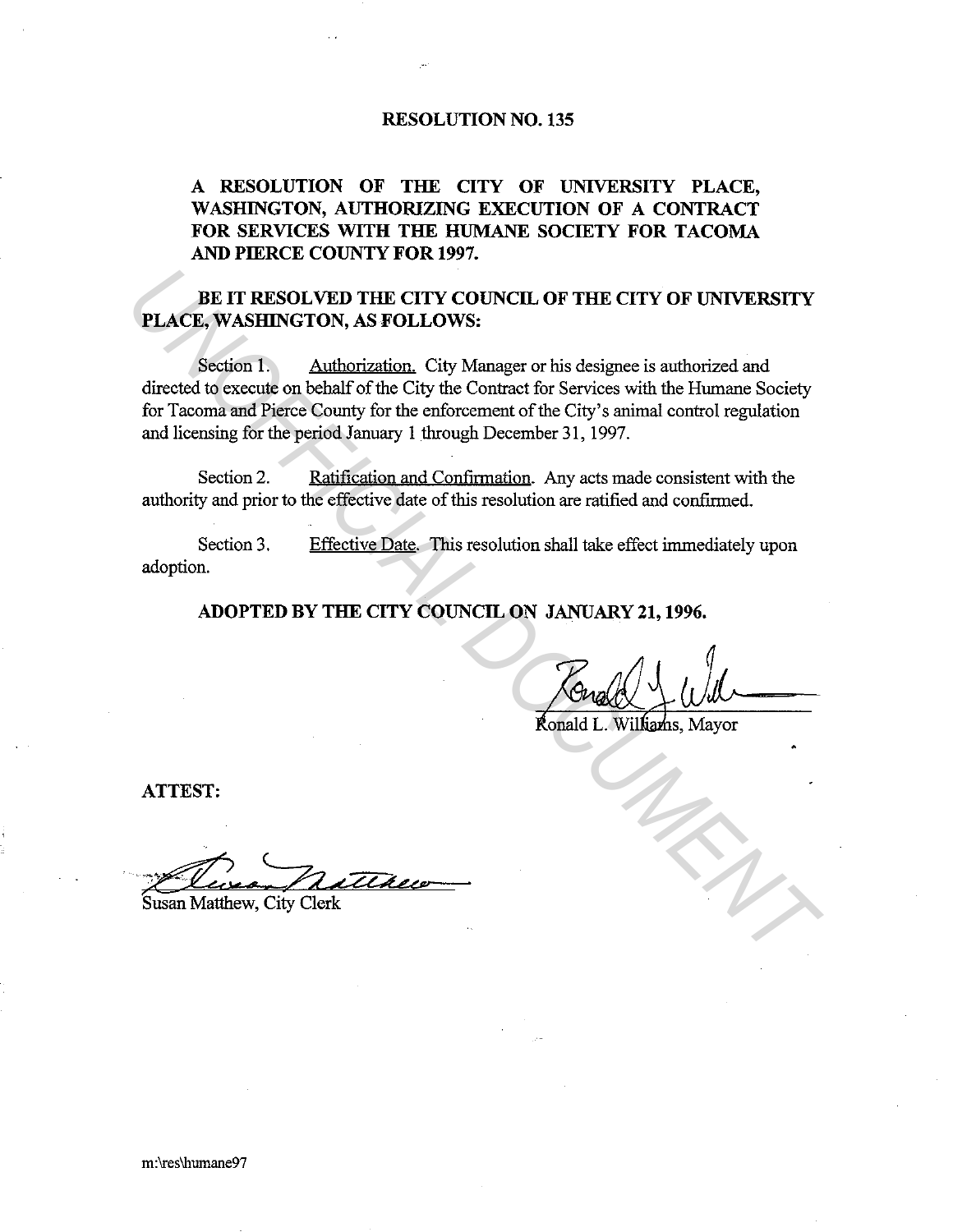## CONTRACT FOR SERVICES

The parties to this contract are University Place,· a political subdivision of the State of Washington, hereinafter referred to as "University Place" and THE HUMANE SOCIETY FOR TACOMA AND PIERCE COUNTY, a non-profit corporation formed and operating pursuant to RCW 16.52.020, hereinafter referred to as the "Society." The terms of this contract shall cover the period from January 1, 1997 through December 31, 1997.

WHEREAS, the Society presently offers to residents of University Place, unincorporated Pierce County, Bonney Lake, Edgewood, Fircrest, Lakewood, Puyallup, and the City of Tacoma, a full time staff and an executive director responsible for the overall operation of the Society, both to the Board of Directors of the Society and to the governmental agency served by the Society; and Miversity Place" and THE HUMANE SOCIETY FOR TACOMA AND PIERCE<br>UNTY, a non-profit corporation formed and operating pursuant the 16.52.020, hereinafter referred to as the "Society." The term<br>this contract shall cover the per

WHEREAS, the Society has been designated as the enforcement agency under University Place's Municipal Code as it pertains to licensing, inspection, reporting and administration of commercial kennels or catteries, hobby kennels, grooming parlors and pet shops; and,

WHEREAS, the Society presently sells all dog and cat licenses within University Place under the existing laws; and

WHEREAS, the Society answers complaints as to livestock, i.e., cows, horses, and small livestock such as goats, sheep, etc., makes an investigation and, when called for, requests criminal action and Contract  $-1$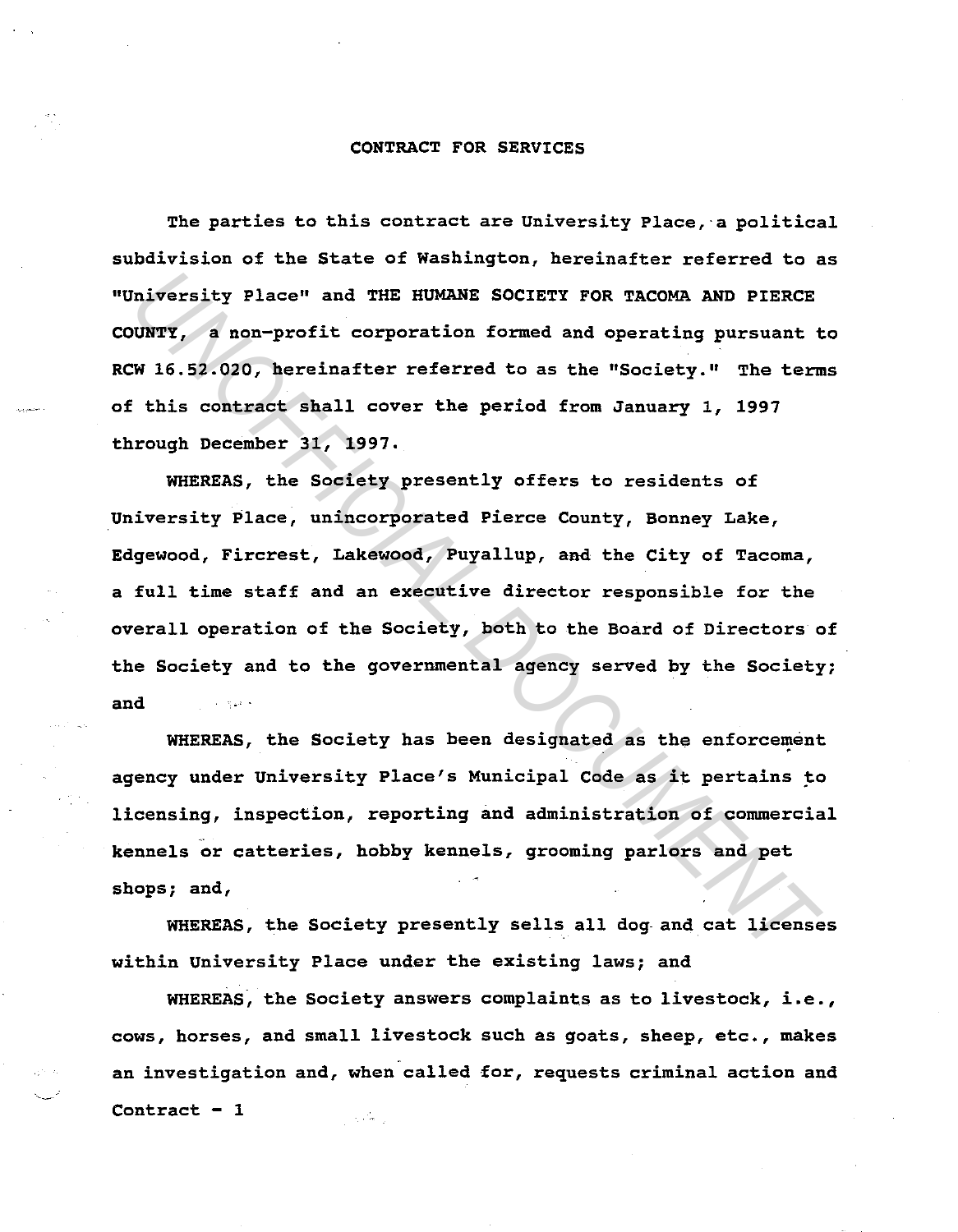employs expert witnesses, if necessary, in court proceedings and appeals thereof; and

WHEREAS, the Society assumes considerable medical expense for injured or sick animals coming under the care of the Society; pays utility expense necessitated by the Society in the operation of its shelter; pays expenses incurred as the result of the Society's use of its equipment for humane disposal of animals, the removal of deceased animals and of the crematory facilities; maintains the shelter facilities and its present fleet of vehicles; assumes and pays all insurance premiums covering liability, fire, and malicious practices; purchases and provides animal food, disinfectant, cleaning and other supplies necessary for the operation of the Society; provides newspaper and telephone listings for the Society; provides an education and information program on pet care and responsibilities to the youth of University Place; and provides volunteer programs to benefit the pets and residents of University Place; ility expense necessitated by the Society in the operation of it<br>elter; pays expenses incurred as the result of the Society's unit<br>is equipment for humane disposal of animals, the removal of<br>coased animals and of the crema

NOW, THEREFORE, the Society, in consideration of University Place's promises, AGREES AND PROMISES:

(1) to furnish and maintain a suitable shelter for the handling of stray, impounded and unwanted animals turned over to the Society by University Place residents. Such facility shall include cat kennels and dog kennels, as well as facilities for the humane disposal of sick and injured animals;

(2) to keep the shelter staffed and open for the purposes of Contract  $-2$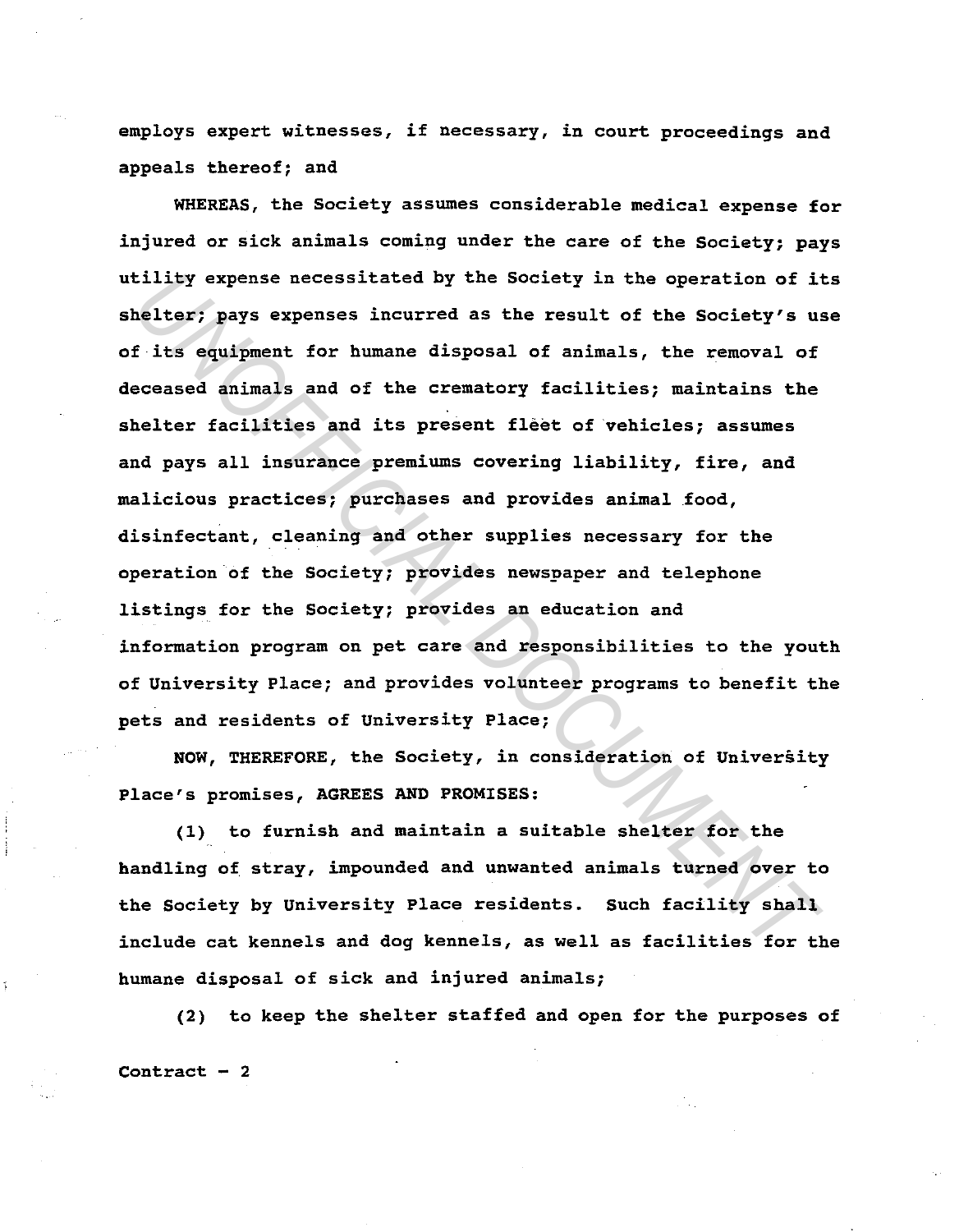receiving animals and allowing animals to be redeemed during regular business hours Monday through Saturday, and with emergency service on Sundays and holidays;

(3) to maintain telephone service for the purposes of receiving complaints and requests for service;

(4) to enforce State laws prohibiting cruelty to animals and University Place ordinances pertaining to the control and licensing of animal facilities regulated under the Municipal Code of University Place and to investigate alleged complaints, testify and provide expert witnesses in subsequent trials; provided, further, that should the legislative body of University Place request additional services to be provided by the Society, such services shall be duly compensated by University Place to the Society by mutual agreement in writing; *I* receiving complaints and requests for service;<br>
(4) to enforce State laws prohibiting cruelty to animals a<br>
niversity Place ordinances pertaining to the control and licensi<br>
f animal facilities regulated under the Muni

(5) to maintain the present fleet of vehicles to be used for the enforcement of the laws of the State of Washington; and the ordinances of University Place as they pertain to animals;

(6) to employ regular, full time field staff, who shall enforce state laws prohibiting cruelty to animals and University Place ordinances pertaining to the control and licensing of animals and facilities regulated by the University Place Code by investigating complaints, impounding animals, securing evidence of suspected violations, preparing written reports of suspected

Contract  $-3$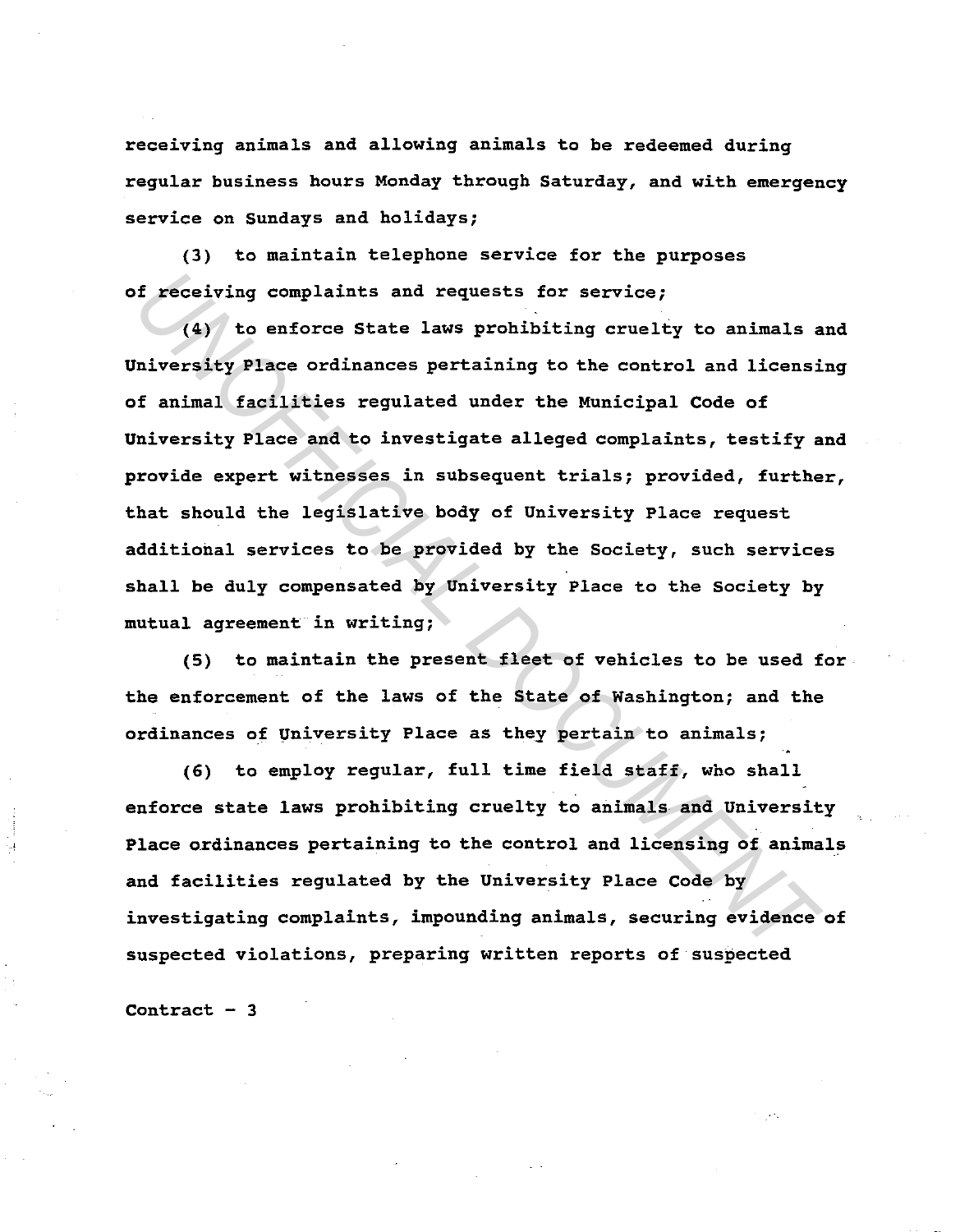violations, and furnishing on request such reports to the appropriate University Place officials. The officers employed and all other persons employed by the Society to perform its obligations under this contract shall be employees of the Society, but not of University Place;

(7) to respond to emergency calls, i.e., sick and injured stray animals, animals impeding traffic, etc., seven days a week, including holidays;

(8) to issue dog and cat licenses and collect the appropriate license fees throughout University Place, to include canvassing of University Place utilizing temporary employees, hired by the Society, and authorized by University Place to canvass residents for this purpose; bligations under this contract shall be employees of the Societ<br> **Ut not of University Place;**<br>
(7) to respond to emergency calls, i.e., sick and injured<br>
tray animals, animals impeding traffic, etc., seven days a wee<br>
mol

(9) to keep computer records and hard copies of all dog and cat license receipts issued in University Place;

 $(10)$  to inspect commercial kennels or catteries, as defined in the Municipal Code, and to collect kennel license fees and to issue certificates of licenses, and to inspect and report to University Place upon request, for new kennel applications;

(11) to maintain complete records of licenses issued, fees collected, animals received, animals disposed of, kennel inspections, complaints received, and investigations conducted. The Society agrees to make records of investigations conducted

Contract  $-4$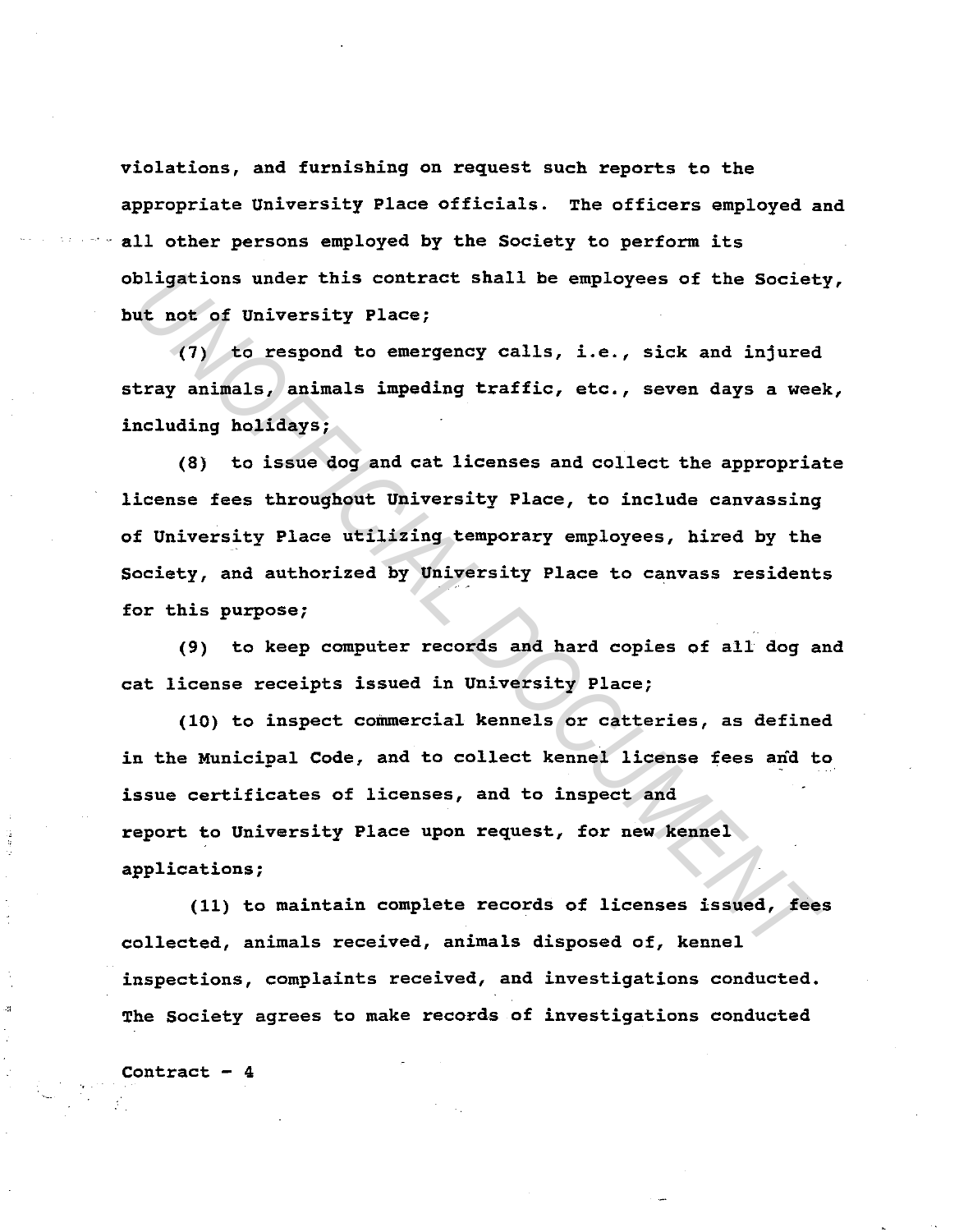available for University Place's inspection at reasonable times, and to furnish monthly reports of the Society's activities to University Place, and to provide, within reason, such other data as University Place requests;

(12) to procure and maintain comprehensive general liability insurance, comprehensive automobile liability insurance, professional liability insurance, with limits not less than \$500,000.00 (\$500,000.00 bodily and personal injury and property damage insurance.)

(13) University Place is to be named as an additional insured as respects this contract and such insurance as is carried by the Society is primary over any insurance carried by University Place. In the event of a non-renewal, cancellation or material change in the coverage provided, 30 days' written notice will be furnished to University Place prior to the date of non-renewal, cancellation or change. Such notice shall be sent to the University Place City Manager, P.O. Box 64289, University Place WA 98466. University Place has no obligation to report occurrences unless a claim is filed with University Place, and University Place has no obligations to pay premiums on such insurance. (12) to procure and maintain comprehensive general liability<br>surance, comprehensive automobile liability insurance,<br>ofessional liability insurance, with limits not less than<br>00,000.00 (\$500,000.00 bodily and personal injur

(14) the Society will hold University Place harmless (except for its sole negligent acts) from all claims, losses, demands and causes of action arising from said activities, and the Society

Contract  $-5$